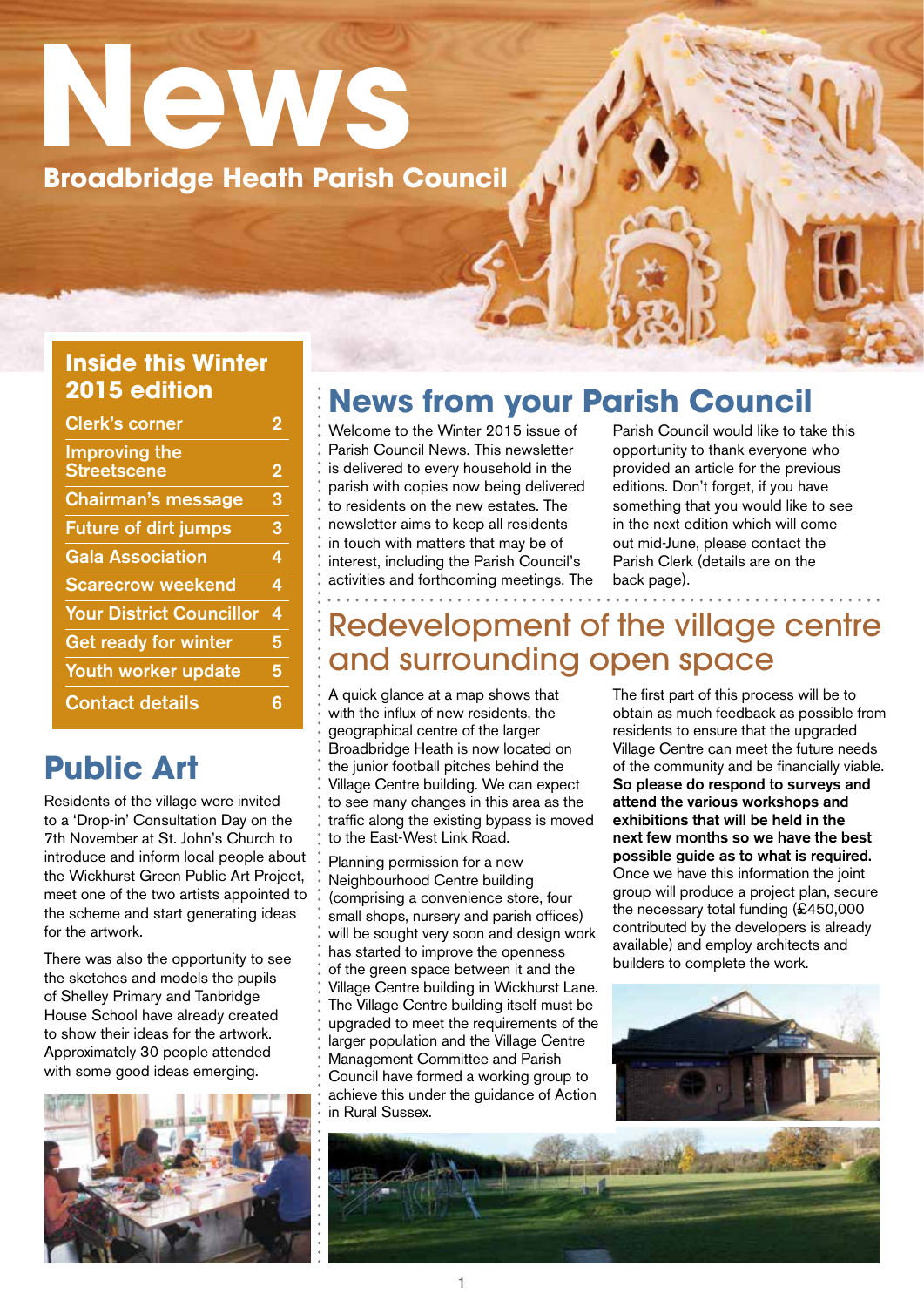

#### Hello again, where did that six months go since the last newsletter? Scary!

Now that winter is here and Christmas is fast approaching, I would like to draw your attention to some of the more seasonal articles in this newsletter.

Make a note of where your nearest salt bin is should there be snow or black ice and take a look at West Sussex County Council's website to help keep yourself safe this winter, check that the drains outside your home run freely to minimise the risk of flooding in your area and consider cutting back your overhanging hedges and trees that border the footpath or highway as without leaf they can cause injury to passers-by.

To residents in the new development, welcome to this wonderful village. I have been asked about bins and can confirm that I have recently agreed the location for new litter and dog bins with Horsham District Council; these are on order and should be in place shortly. Please note that litter bins can also be used for dog waste as HDC advise that it all ends up in the same place. I have also agreed a location with Countryside Properties for a notice board which the Parish Council has approved and that will be in place early in the New Year.

In November, I met with HDC to progress the provision of play equipment and allotments. We are hoping that plans will soon be sent to the Parish Council for agreement so that HDC can approve their installation early next year.

This year the Parish Council has worked on improving the ambience of the village by putting up some hanging baskets and next year in the spring the entrances to the village should look spectacular when recently planted spring bulbs are in show.

Our thanks go to Countryside Properties for their contribution to the hanging baskets and to the Green Gym for planting the bulbs.



Caroline, Assistant Clerk and John, Environmental Officer

I cannot believe that Caroline our Assistant Clerk and John our Environment Officer (pictured above) have now been with us for over a year. Caroline has been very busy organising the erection of hanging baskets in Billingshurst Road – thank you Caroline. We both met with play companies in August with a view to giving the Singleton Road play space a facelift and I am pleased to advise that the Parish Council has recently approved the scheme (pictured below). We are now working on funding and hopefully the new play area will be installed in the spring. John has done a great job in keeping the streets and play areas clean, safe and tidy. Work on painting some of

the older pieces of play equipment has started and will finish in the spring. The annual safety inspections reported only minor matters requiring attention – thanks to John for keeping our young people safe.

One matter of concern for our recreation areas is the increase in anti-social drinking and drug taking. The Police have been alerted and are paying attention to this and John has been tasked with reporting every incident to the Police. If you see evidence of alcoholic drinking and drug taking in our play areas, please report it to the Sussex Police:-www.sussex.police.uk/help-centre/ report-something-online/anti-socialbehaviour, email 101@sussexpolice.pnn. police.uk or telephone 101.

All three of us are employed by the Parish Council to work with and for the community. If you need help or have something to say then contact me (details are shown the corner on the back page). Have a very Merry Christmas and a Happy New Year with kind regards from your Clerk.

Mary



## **Improving the Streetscene**

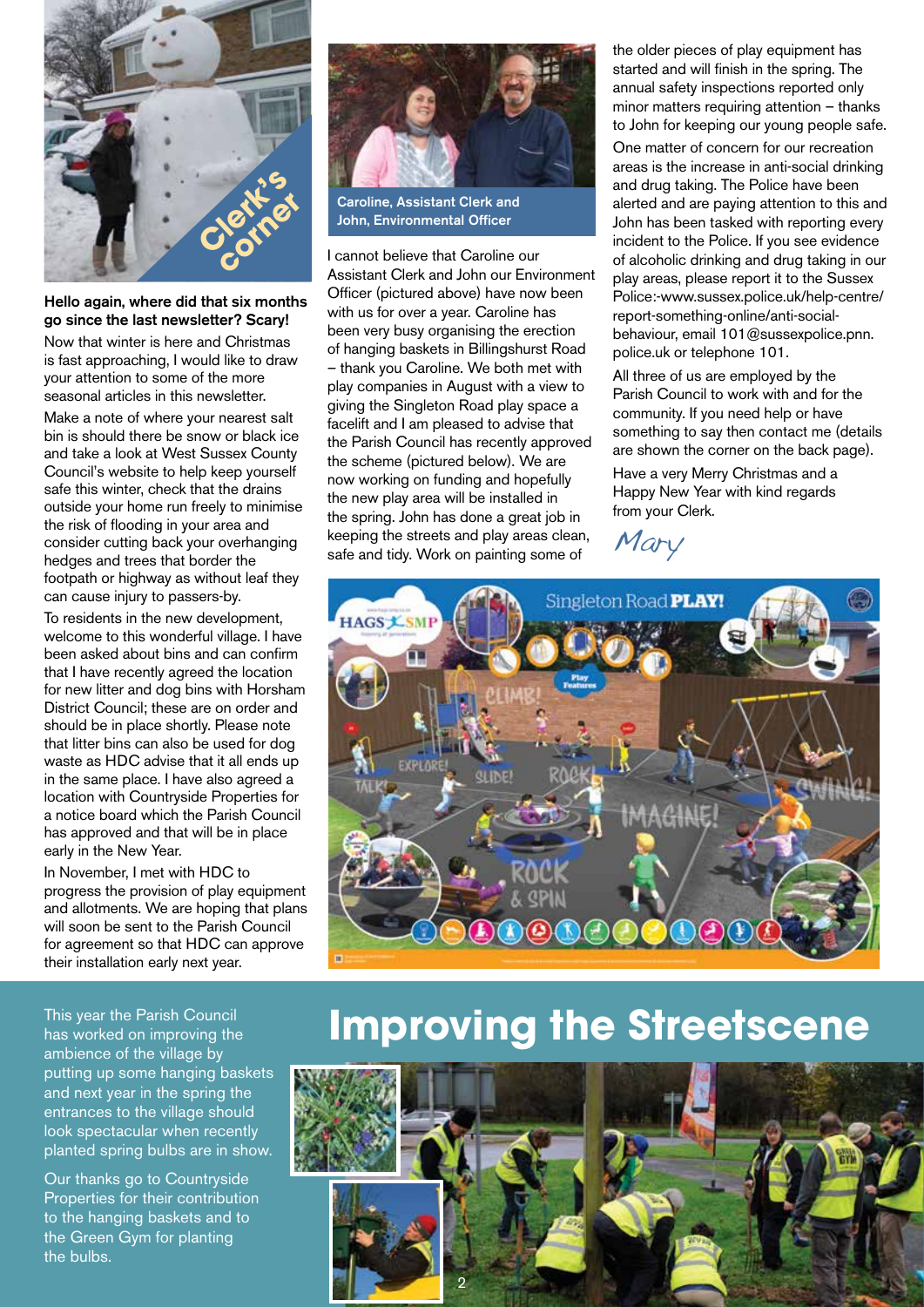## Chairman's messag

In May, elections were held for both the Parish and District. Eleven parish councillors were elected unopposed and this included two new faces – John Newton and Roy Neilson. We extend a warm welcome to both of them and to Christine Knight who was co-opted this month.

We still have a vacancy, so if you would like to become a co-opted member of the Council please contact the Clerk or come along to one of our meetings – dates and details are on the website and on the notice boards by the One Stop shop and in the Village Centre.

Our thanks go to Malcolm Curnock who did a sterling job representing the village on Horsham District Council (HDC) for the last four years. In his place we welcome Matthew French our new District Councillor and wish him well as he works to promote the interests of the village. You will have an opportunity to meet Matthew and our MP Jeremy Quin at their surgery in the village on 9th January 2016 – details on page 4.

I hope that by the time you read this article the new east-west link road will be open. It is the question I am most frequently asked and the Parish Council has been pushing for an answer. The latest information we have been given is that it will be open by Christmas.

We have been told by West Sussex County Council (WSCC) that the existing A264 bypass will remain open to through traffic for a period after the new road has opened. The Parish Council has stated quite clearly that we would like it to remain open until traffic calming

#### As we say goodbye to the

unseasonally warm autumn weather, we also say what may be a permanent farewell to our village dirt jumps (Byfleets Lane) as we close them to riders due to the muddy and therefore unsafe conditions. At the present time we are not sure whether the jumps will open again next year despite the great commitment and passion demonstrated by those who worked on the jumps to ensure that they were kept in prime condition.

Do you have a young person who loves their BMX bike and would want to use the dirt jumps facility? To keep the jumps open we need a small group of enthusiasts to work with the Parish Council to keep the jumps well managed and safe to ride. If you are interested in helping please contact Caroline (details on the back page).

measures are in place in the village. It is our understanding that funding for these measures has now been approved and that they will be implemented in the 2016/17 financial year, although we have requested that this be brought forward if at all possible. Our thanks to Tom Crowley, officers at HDC and WSCC and our County Councillor David Sheldon for their help in ensuring that the village gets the traffic calming scheme that it was promised.

Development to the south of the village continues to grow rapidly, with approximately 500 dwellings occupied at the time of writing. We continue to have discussions with HDC and relevant organisations regarding the plans and future management of the new neighbourhood centre, recreation areas, open spaces and allotments that are being provided.

We have also been consulted about the future of the Leisure Centre and after four years it seems that a solution has finally been reached and a new £12.7m Leisure Centre is to be built on land adjacent to the existing building.

Plans to smarten up the village started with the refurbishment of the War Memorial area last year and have continued with the provision of hanging baskets along part of the Billingshurst Road. These will be replanted in the spring and will bring colour and cheer to the centre of the village. To complement this, over 1,500 crocus bulbs have been planted at the two main entrances to the village and it is planned to extend this to other areas next year. We are also hoping to carry out improvements to the triangle

at the junction of the Billingshurst and Old Guildford Roads and to the raised bed by the underpass. If you have any other ideas for improving the village street scene we would love to hear them.

It just remains for me to wish you all, on behalf of the Parish Council, a Happy

Christmas and very best

wishes for the New Year. *Viv Edwards Chairman Broadbridge Heath Parish Council*



#### **Christmas and New Year at the Village Centre**

Thursday 17 December Christmas Quiz Night 8.30pm

Saturday 19 December Xmas Draw and Disco

Sunday 20 December Childrens Christmas Party (2-4pm) and Meat draw

Xmas Eve: Family disco

New Years Eve Live music with Red Tape

*Committee and Staff wish all members a Merry Christmas and a Happy New Year*

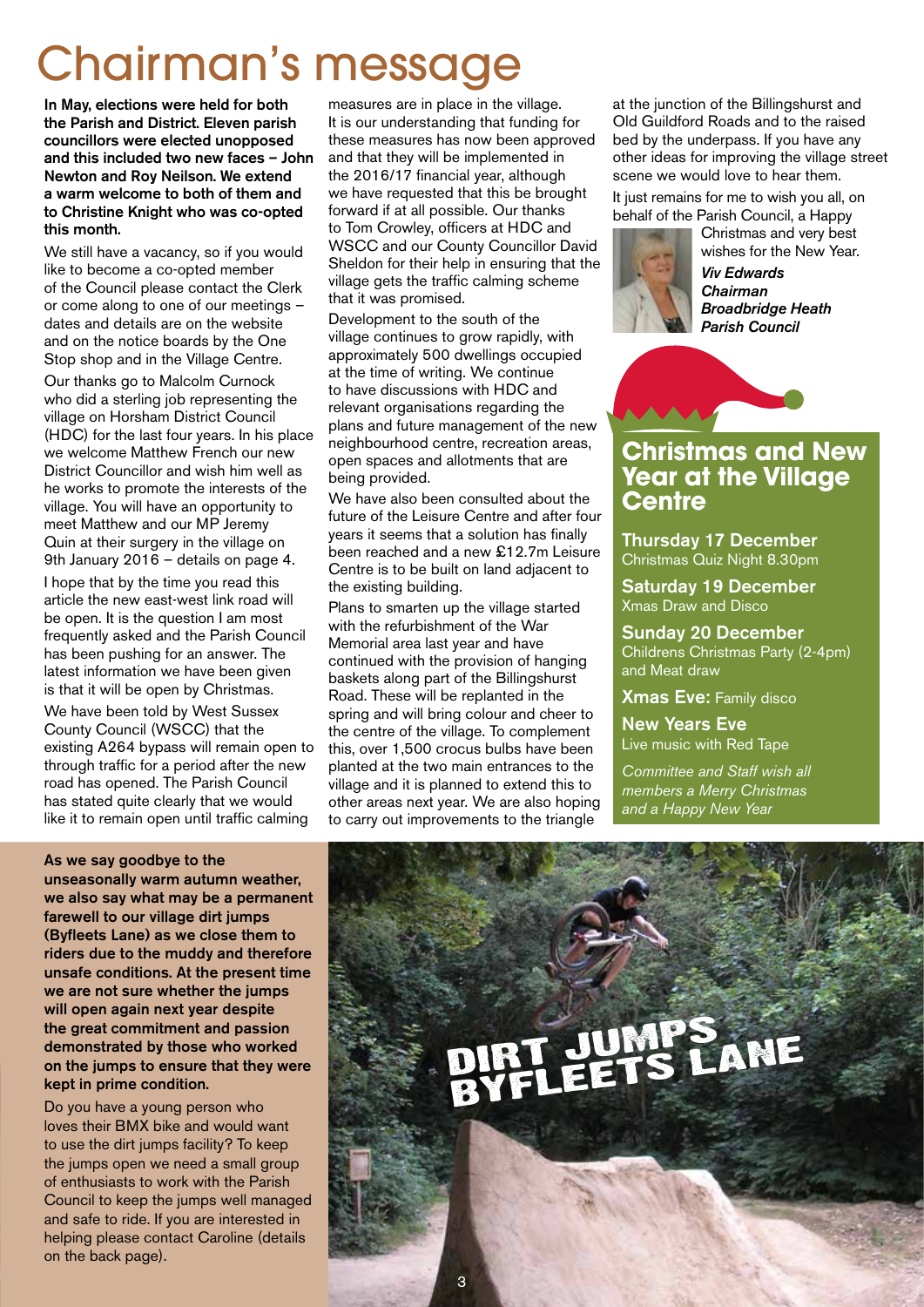## **Broadbridge Heath Gala Association**

For the first time in at least 30 years the Gala Association did not hold a bonfire and firework display in the village in November. This was basically due to lack of manpower and money. However, we were determined to put on an event to try and bring everyone in the village together and so it was decided to hold a Scarecrow Competition in September. This was a resounding success as can be seen from the article below.

Due to a dwindling number of committee members, even this event is in danger of not going ahead in 2016. If you are

## **Scarecrow Weekend 26th and 27th September 2015**

The Gala Association, who organised the first ever Broadbridge Heath Scarecrow Weekend, has been delighted with the resounding success of the event. Over 30 entrants took part including individual households and families as well as groups and organisations within the village. The theme was TV/Film and participants were asked to leave their scarecrow outside from 10 am to 4 pm on Saturday and Sunday.

Trail maps were distributed and the weekend saw a steady stream of people, map in hand, walking, cycling, driving or using their mobility scooter to get around the village to see



the variety of scarecrows. It seems that the entrants had great fun making their scarecrows and certainly those following the trail around the village had smiles on their faces. Undoubtedly the sunshine helped!

The effort put into making the scarecrows was fantastic and the judges had a really tough job to choose the winners. Winners in the individual category were Emilia and

interested in helping with the Scarecrow Competition next year and maybe reviving the bonfire and firework display please do come along to a meeting on Thursday 11th February 2016 at 8.00pm in the Village Centre when we will be discussing the future of the Gala Association. The commitment we are asking for is not great, but it will make a real difference to your village.

For further details contact: Anne Ryan – anne@theryansweb.co.uk or Viv Edwards – viv@rh12.co.uk





Layton Hazelgrove who not only built an impressive Venkman but also provided the Ghostbusters van, green slime and music to accompany it. A really great effort.

In the group category, the winners were 1st Broadbridge Heath Beavers with Bob the Minion and lots of little Minions.

The judges were particularly impressed that everyone was able to get involved by producing their own Minion.

The Gala Association would like to congratulate not only the winners but everyone who entered and was involved over the weekend. It has been very encouraging to see such a spirit of fun and community in the village. Well done Broadbridge Heath!

*Viv Edwards Broadbridge Heath Gala Association*



#### **Your District Councillor Matthew French**



Since being elected in May, I have been involved in many issues across the district of which some do affect Broadbridge Heath. I also regularly attend the Parish Council meeting and am building up a good relationship with them as this is a vital part of working together for Broadbridge Heath. Two major issues have been the adoption

of the Horsham District Planning Framework (HDPF), which although controversial, now it is passed will give us control of planning and ensure that we don't have more unsustainable development; I am sure as a village who has suffered from this, will come as a relief to you all.

The other major project that is in the pipeline is the redevelopment of the Leisure Centre. I hope that many of you have had the opportunity to attend the presentations of the plans which have been in both the current centre and The Pavilions in Horsham. This is going to council in December for approval and is scheduled to start building in 2017.

This will be a great asset to the whole community and great to have it in the village.

Finally, I would like to let you know that I am holding a drop in surgery at St John's Hall on 9th January 2016 between 10:30am and 12:30pm, I am also being joined by our MP Jeremy Quin, so this is an incredible opportunity for you as residents to be able to speak with both of us about any issues that we may be able to help with.

However, should you wish to contact me in the meantime please feel free to call me on 01403 730040 or email matthew. french@horsham.gov.uk. I will be happy to meet you and help in any way I can.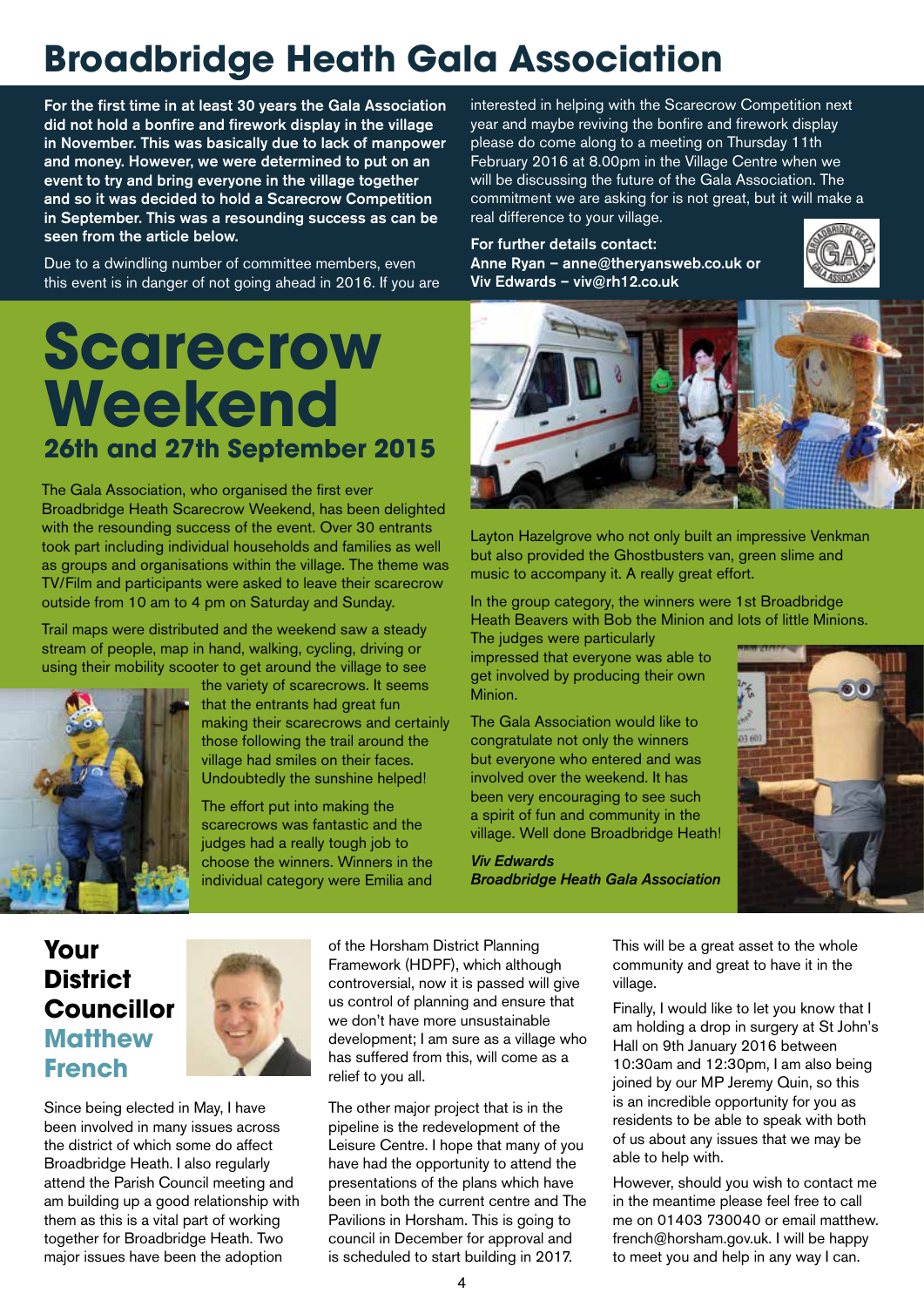

## **Getting ready for winter**

#### but let us hope we don't get snow!

Broadbridge Heath Parish Council has an advisory team who work alongside Horsham District and West Sussex County Councils on an Emergency Plan for the Village. Part of this plan includes provision for 'severe weather' and our winter plan was agreed in the autumn.

There are four salt/grit bins in the parish: by the bus shelter opposite Kingsmead, on the corner of Sleets Road and Old Guildford Road, in the open garden space in St John's Crescent and at the end of Wickhurst Lane opposite the Village Centre. These are full but if they require a refill then please contact the Clerk.

The bins contain a mixture of salt and grit that is intended primarily for use on public footpaths that have not been treated. It is not intended for use on private areas of land. We would encourage residents to help themselves to a bucket or small bag of salt/grit and clear the area outside their properties when pavements are slippery with snow or ice. No one should fear legal action if someone falls and is injured, so long as the clearance does not make the condition of the pathway more dangerous. Guidance on clearing snow can be found on www.direct.gov.uk.

West Sussex County Council has a very good website which provides some very useful winter advice for residents (www.westsussex.gov.uk/getreadyforwinter). You can sign up for severe weather email alerts and find out more about protecting your home, health and wellbeing, travelling in winter conditions and helping your community.

The Parish Council is keen to hear from any vulnerable people in the village who may need support during severe weather. If you, or a neighbour, would welcome a call should the snow descend this winter, just to check that all is well, please provide details to the Clerk (01403 785864).

In the event of flooding, please contact the emergency services as appropriate and West Sussex County Council if drains are blocked and need urgent attention.



#### **Refuse and recycling over the Christmas and New Year period**

Additional blue topped bin recycling collections will be scheduled to deal with the festive packaging. For full information, householders are encouraged to use the personalised collection calendar on the Horsham District Council website at https://www.horsham.gov.uk/bins/ bin calendars

## **Youth worker update**

Toasties is a Youth Club for young people in school years 6-8. We meet on Fridays at 6pm-8:30pm. Sasha is the lead Youth Worker on this project and she has built great relationships with the young people. It has been running for 2 years now with great success and we are now looking to expand by starting a new club for those in school years 9+.

Youth clubs are great places for young people to hang out, play games, do activities and speak to a supportive adult, but in order to set up this new club we need your help. If you can give just one evening a month to chat and play games I would love to hear from you.

For the last year, we at Community Youth Work, have been fundraising for new mobile skate ramps. In the past I have brought the old skate ramps in to the village for the resident teenagers to enjoy. This has always been an incredibly popular activity with the young people. However, the ramps we used were old, worn out and difficult to transport and

assemble. Now after a year of fundraising we have brought new and improved ramps. These ones are easier to use, with new light weight surface, more variety or ramps and with a half pipe that can be placed on any surface not just concrete.

With these new ramps will come regular skating opportunities to Skate, BMX or Scoot. We will be bringing them in during the school holidays. Keep your eyes out for our poster and banners around



the village. It's great to be able to give the young people an opportunity to enjoy outdoor sports and work on their skills and tricks in a safe environment.

In October, we ran a trip to Thorpe Parks 'Fright Night' which gave the young people a chance to get to know others from across the district as well as having a fun experience. We will also be taking a number of young people away to Gravity Force at the end of December to celebrate all the hard work they have done this year.

I love arranging trips and residential stays as it is a brilliant opportunity to get to know the young people in a different setting. With this in mind we have lots of plans in the pipeline. Over the summer we took a number of young people to the PGL Centre in East Sussex. We are planning on doing this trip again, we will also be running a sports week celebrating the 2016 Olympics. The final thing we are looking at doing is a boys residential focusing on survival skills, so keep an eye out for details coming soon.

Finally with Christmas upon us we will be celebrating the end of the year at Toasties with a Talent Show, Friday 18th at 6pm. Have a great Christmas and a Happy New Year, Dan

For more information on any of the above please contact: Dan Fairchild; email: dan.fairchild@ horsham-matters.org.uk Mobile: 07702 492841